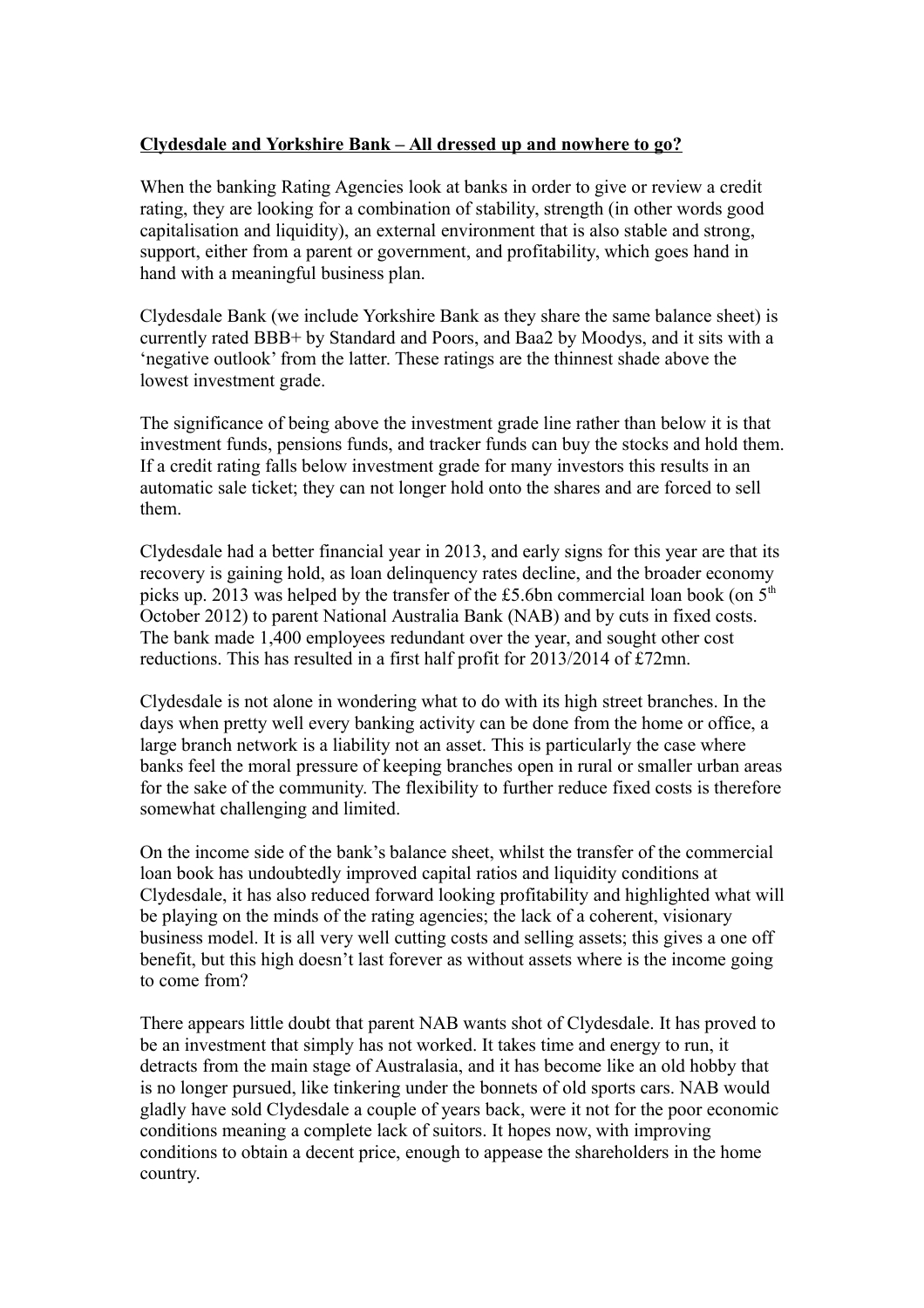Buying a bank is not however on most investor's agenda at present. With regulatory requirements demanding more stringent rules and strength, making a decent return on capital is going to be a huge challenge for many years to come.

Would be buyers of Clydesdale should have a nagging doubt when they kick the tyres of the bank; not for problems as obvious as two different cars welded together, but more than a sniff of an engine not idling properly. The lack of future revenue is a worrisome component, leaving aside Clydesdale's proclivity for changing customer's contractual borrowing margins (up of course, not down) which surely cannot go on forever, the lack of a corporate loan proposition sits unhappily on the business plan. Add to this the question of the support provided by NAB which is itself a very vexed issue. Clydesdale has benefited from parental capital injections, and from its willingness to lend to it but once Clydesdale has been sold, and the support ceases, the Rating Agencies look set to pounce, and further downgrades would be likely. NAB knows this, would be buyers know it.

So, how to price Clydesdale and what price would NAB accept? Investors must always be wary of hidden costs or flaws, akin to buying a car on the basis that no one has ever smoked in it, only to find subsequently that all of the ashtrays need emptying. The bank has provided £386mn for PPI charges, with £234mn already paid out, so no regulatory worries there. It has also been fined and cleared away the erroneous calculation methodology on some of its retail mortgages. It has also provided £49mn for possible redress costs for mis-sale of interest rate hedging products under the Financial Conduct Authority review. This, we assume also includes potential redress for the very worst form of Tailored Business Loans; those containing embedded structured collars, but it does not include fixed rate Tailored Business Loans.

Could fixed rate Tailored Business Loans be Clydesdale's elephant in the cupboard or the smoking gun in the glove box?

Clydesdale is confident that its fixed rate loan book will not be part of any FCA inspired review, and they are probably right. The FCA has wriggled around and concluded that they should not be. But the problem seems unlikely to go away and at some stage a litigious process will likely question the validity of the costs applied under these loans. The bank applies costs when a borrower either prepays, or the bank itself cancels the loan. These costs it says arise from the cancellation or change to hedging and funding arrangements that it entered with third parties. These costs, which the bank calls 'break costs' have either already been paid by borrowers who have prepaid their loans, or where the bank has called in the loan, or it hangs over the existing borrower making it impossible for them to refinance with a different bank.

Clydesdale seems relaxed about the risk that it won't be able to collect these 'costs' or that it might have to hand back money already received. Its 2008 annual report states that 'the level of prepayment risk is not considered material at present'. In its 2012 annual report the bank states that it 'assesses the risks arising from prepayment behaviour in order to show the potential impact on future cashflows'. The Rating Agencies and potential buyers would be well advised however to ponder upon the